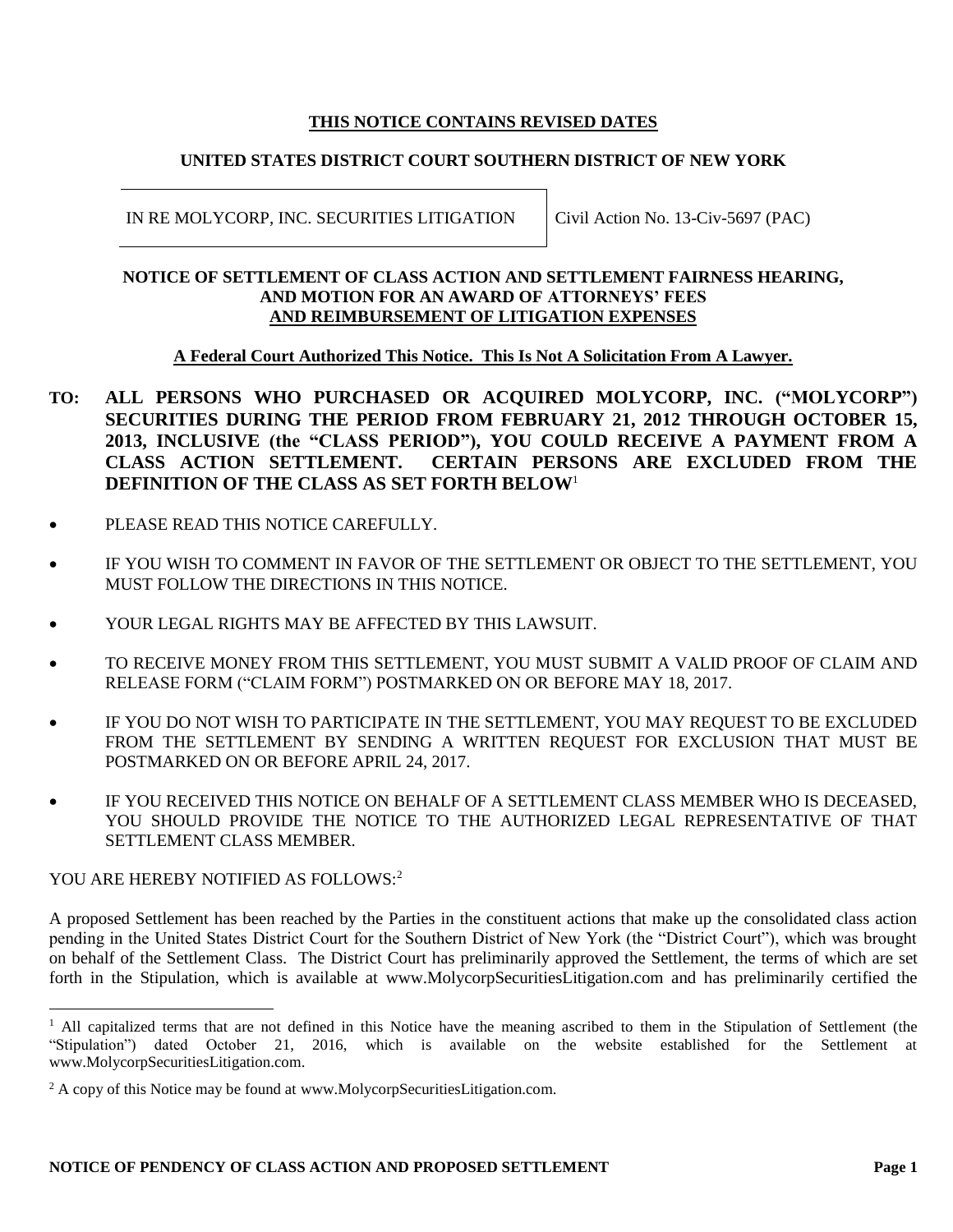Settlement Class for purposes of Settlement only. You have received this Notice because the Parties' records indicate that you may be a member of the Settlement Class. This Notice is designed to inform you of your rights, how you can submit a Claim Form, and how you can comment in favor of the Settlement or object to the Settlement. If the Settlement is finally approved by the District Court, the Settlement will be binding upon you, unless you exclude yourself, even if you do not submit a Claim Form to obtain money from the Net Settlement Fund and even if you object to the Settlement.

A hearing to be held by the District Court on notice to the Settlement Class, to consider approval of the Settlement, the Plan of Allocation, and the Fee and Expense Application (the "Settlement Hearing") will be held before the Honorable Paul A. Crotty, United States District Court Judge, at 4:30 p.m. on May 15, 2017, in Courtroom 14C of the Daniel Patrick Moynihan United States Courthouse, 500 Pearl Street, New York, New York.

**THE FOLLOWING RECITATION DOES NOT CONSTITUTE FINDINGS OF THE COURT AND SHOULD NOT BE UNDERSTOOD AS AN EXPRESSION OF ANY OPINION OF THE COURT AS TO THE MERITS OF ANY CLAIMS OR DEFENSES BY ANY OF THE PARTIES. IT IS BASED ON CONTENTIONS OF THE PARTIES AND IS SENT FOR THE SOLE PURPOSE OF INFORMING YOU OF THE EXISTENCE OF THE LAWSUIT AND OF THE FINAL SETTLEMENT HEARING ON A PROPOSED SETTLEMENT SO THAT YOU MAY MAKE APPROPRIATE DECISIONS AS TO STEPS YOU MAY, OR MAY NOT, WISH TO TAKE IN RELATION TO THE LAWSUIT.**

#### **I. BACKGROUND OF THE LAWSUIT**

On or about August 14, 2013, Plaintiff Macie Jurkowski commenced a securities class action in the United States District Court for the Southern District of New York against Molycorp, Constantine E. Karayanopoulos, Mark. A. Smith, Michael F. Doolan, and Kevin W. Johnson, alleging violations of §§ 10(b) and 20(a) of the Exchange Act, 15 U.S.C. §§ 78j(b) & 78t(a), and SEC Rule 10b-5, 17 C.F.R. § 240.10b-5. On or about August 22, 2015, Plaintiff Gail Fialkov commenced a separate securities class action asserting similar claims against the same defendants. The complaints alleged that between August 2, 2012 and August 7, 2013, defendants issued false and misleading statements about Molycorp's business and operations.

By Order dated April 2, 2014, the Court consolidated these actions, and appointed Gary Armstrong as Lead Plaintiff and Kirby McInerney LLP as Lead Counsel for the consolidated action ("Lead Counsel"). On May 19, 2014, Plaintiffs filed the Consolidated Class Action Complaint ("the CAC") against Defendants Molycorp, Constantine E. Karayanopoulos, Mark. A. Smith, and Michael F. Doolan, as well as against John L. Burba and John F. Ashburn, Jr (collectively the "Defendants").

On August 13, 2014, the CAC Defendants filed a motion to dismiss the CAC.

By Order dated March 12, 2015, the Court granted the Defendants' motion to dismiss and, on March 18, 2015, judgment was entered for the Defendants. On April 1, 2015, Plaintiffs filed a motion for reconsideration of the March 12, 2015 Order and March 18, 2015 Judgment.

On June 25, 2015, Molycorp notified the Court that it filed a voluntary petition under chapter 11 of the United States Bankruptcy Code in the United States Bankruptcy Court for the District of Delaware. On July 17, 2015, the Court directed the Clerk of Court to terminate the motion for reconsideration subject to reinstatement based on the disposition of Molycorp's bankruptcy petition.

On August 17, 2015, Plaintiffs filed a notice of appeal to the United States Court of Appeals for the Second Circuit ("Court of Appeal") from the Orders granting Defendants' motion to dismiss the CAC, the judgment, and the Order terminating Plaintiffs' motion for reconsideration.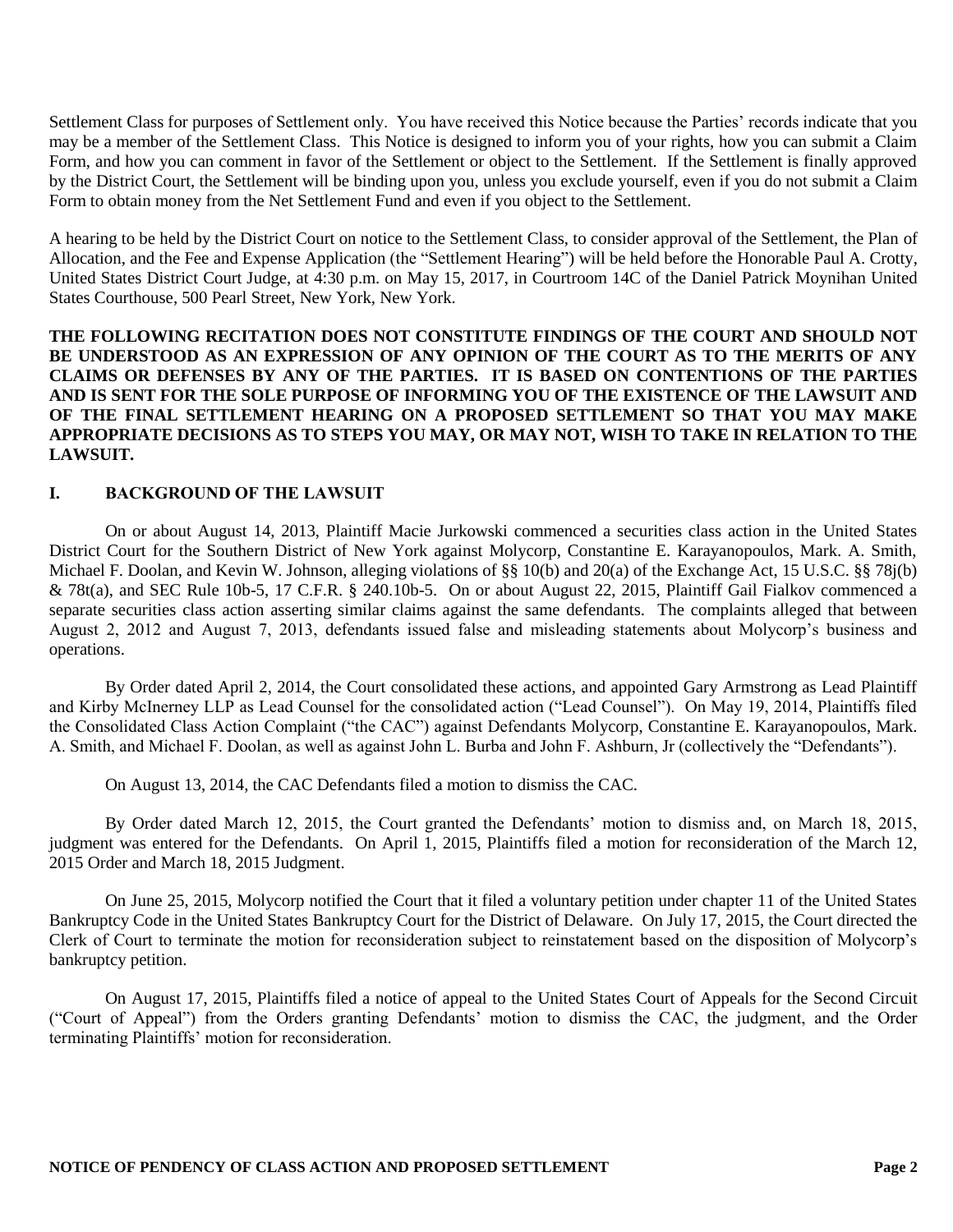By Order dated September 16, 2015, the Court of Appeal stayed the appeal under United States Bankruptcy Code § 362, 11 U.S.C. § 362. On December 2, 2015, Plaintiffs filed a motion to lift the stay as to the Settling Defendants, which the Court granted on May 6, 2016.

By Order dated May 23, 2016, the District Court denied Plaintiffs' pending motion for reconsideration of the Court's March 12, 2015 Order. On June 22, 2016, Plaintiffs filed a notice of appeal from this Order. Plaintiffs' appeal was pending at the time this Settlement was reached.

By Order dated June 28, 2016, the Court of Appeal granted the Parties' stipulation to dismiss Molycorp with prejudice and to remove Kevin Johnson from the docket.

On June 9, 2015, counsel for Plaintiffs and Settling Defendants participated in mediated settlement negotiations before former United States District Court Judge Layn Phillips (Ret.) of Phillips ADR Enterprises, P.C. The parties did not reach an agreement at the end of that mediation and continued with the litigation as described above. Following Plaintiffs' appeal of the District Court's denial for reconsideration of its March 12, 2015 Order, the Parties negotiated a settlement that they believe is in the best interests of their respective clients. The Settlement allow both sides to avoid the risks and cost of uncertain litigation and the uncertainty of a trial and appeals, and permits Class Members to be compensated without further delay. Plaintiffs and their counsel believe the settlement is best for all Class Members. On June 29, 2016, the Settling Parties agreed in principle to the Settlement which was thereafter memorialized in the Stipulation.

The Settling Defendants have denied the claims asserted against them in the Action and deny having engaged in any wrongdoing or violation of law of any kind whatsoever. The Settling Defendants have agreed to the Settlement solely to eliminate the burden and expense of continued litigation. Accordingly, the Settlement may not be construed as an admission of any wrongdoing by any of the Settling Defendants. The District Court has not ruled on the merits of whether the Defendants violated the securities laws, or any other laws or rules.

Plaintiffs and the Settling Defendants, and their counsel, have concluded that the Settlement is advantageous, considering the risks and uncertainties to each side of continued litigation. The Parties and their counsel have determined that the Settlement is fair, reasonable, and adequate and is in the best interests of the Settlement Class Members.

The Settlement creates a Gross Settlement Fund in the amount of \$1,250,000 in cash, plus interest that accrues on the fund prior to distribution. Your recovery from the Gross Settlement Fund will depend on a number of variables, including the number of Molycorp securities that you purchased during the Class Period, and the timing of your purchases and sales. Lead Plaintiff estimates that if all eligible Claimants submit a valid Claim Form, the average distribution per damaged Molycorp common stock will be approximately \$0.01 before deduction of Court-approved fees and expenses. Settlement Class Members should note, however, that this is only an estimate based on the overall number of potentially affected Molycorp securities. Settlement Class Members may recover more or less than the amount estimated herein.

Plaintiffs and the Settling Defendants do not agree on the average amount of damages per Molycorp share that would be recoverable if Plaintiffs were to have prevailed in the Action. The issues on which the Parties disagree include: (1) whether any of Defendants' class period statements were materially false or misleading, (2) if any statements were false and misleading, whether Defendants knew or recklessly disregarded this fact, and (3) whether, and to what extent, any of Defendants' false or misleading statements artificially inflated the price of Molycorp securities during the class period.

Plaintiffs' Counsel, who have been prosecuting this Action on a wholly-contingent basis since its inception, have not received any payment of attorneys' fees for their representation of the Settlement Class and they have advanced the funds to pay expenses necessarily incurred to prosecute the Action. Lead Counsel will apply to the Court for an award of attorneys' fees for all Plaintiffs' Counsel in the amount of 33% of the Settlement Fund. In addition, Lead Counsel will apply for reimbursement of litigation expenses (exclusive of administration costs) paid or incurred in connection with the prosecution and resolution of the claims against the Defendants, in an amount not to exceed \$75,000 (which may include an application for reimbursement of the reasonable costs and expenses incurred by Lead Plaintiff directly related to its representation of the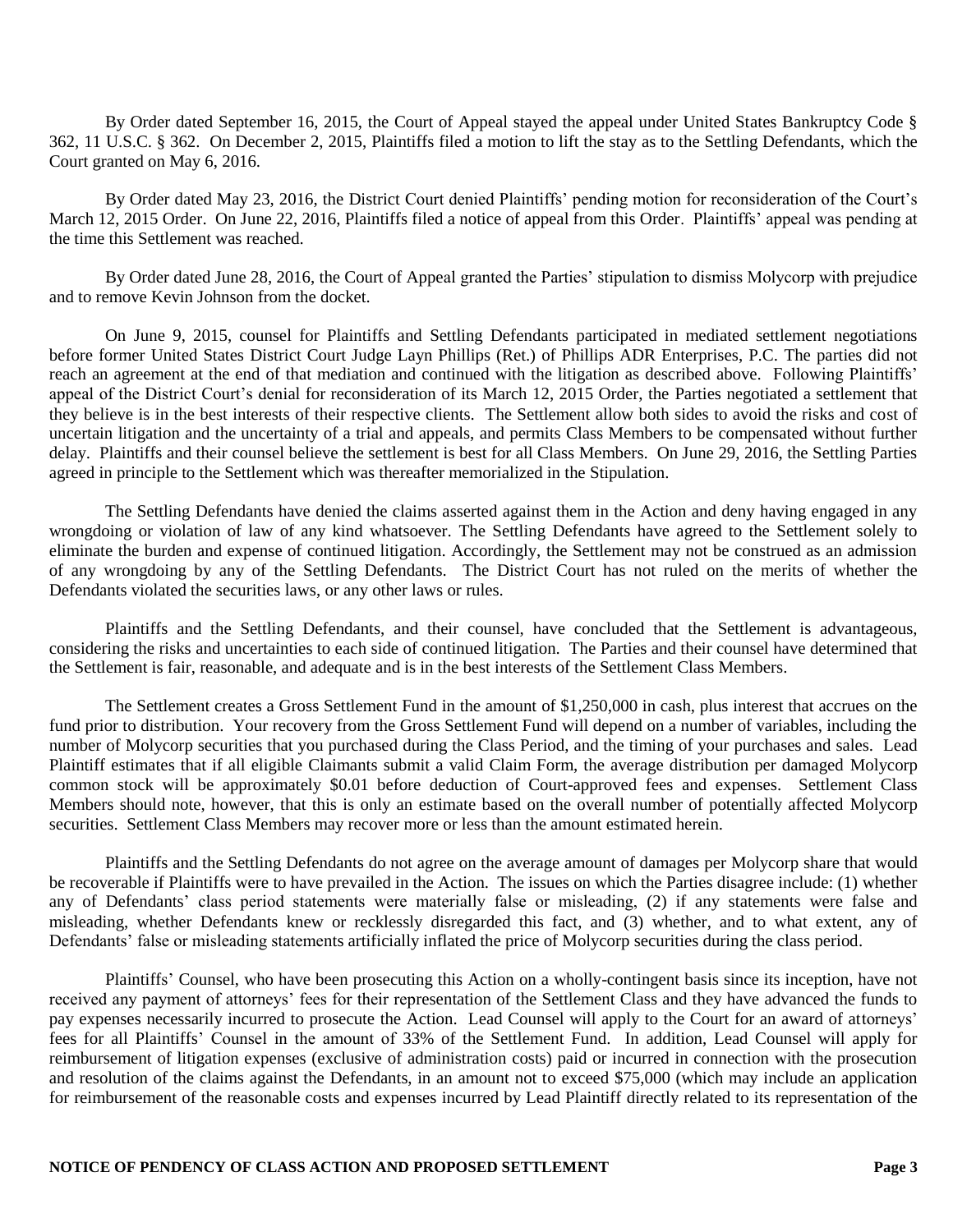Settlement Class). Any fees and expenses awarded by the Court will be paid from the Settlement Fund. Settlement Class Members are not personally liable for any such fees or expenses. If the Settlement is approved, and Lead Counsel's fee and expense application is granted in its entirety, the average cost per Molycorp share of these fees and expenses will be approximately \$0.01.

Lead Plaintiff and the Settlement Class are being represented by Kirby McInerney LLP. Any questions regarding the Action or the Settlement should be directed to Ira Press, Esq. at Kirby McInerney LLP, 825 Third Avenue, 16th Floor, New York, NY 10022, (212) 371-6600.

#### **Your Legal Rights and Options in the Settlement:**

| 18, 2017 | <b>Submit A Claim Form By May</b> This is the only way to be eligible to get a payment in connection<br>with the Settlement. |  |
|----------|------------------------------------------------------------------------------------------------------------------------------|--|
|          |                                                                                                                              |  |

**Exclude Yourself From The Settlement Class By Submitting A Written Request Postmarked No Later Than April 24, 2017**

If you exclude yourself from the Settlement Class, you will not be eligible to get any payment from the Net Settlement Fund. This is the only option that allows you to be part of any other lawsuit against any of the Settling Defendants or the other Released Parties concerning the Settled Claims (defined below).

**Object To The Settlement Or The Request For Fees and Expenses By Submitting A Written Objection So That It Is**  *Received* **No Later Than April 24, 2017**

If you do not like the proposed Settlement, the proposed Plan of Allocation, or the Fee and Expense Application, you may write to the District Court and explain why you do not like them. You cannot object to the Settlement, the Plan of Allocation, or the Fee and Expense Application unless you are a Settlement Class Member and do not exclude yourself.

**Go To The Settlement Hearing On May 15, 2017 At 4:30 P.M., And File A Notice Of Intention To Appear No Later Than May 1, 2017**

Filing a written objection and notice of intention to appear allows you to speak in court about the fairness of the Settlement, the Plan of Allocation, and/or the Fee and Expense Application. If you submit a written objection, you may (but do not have to) attend the hearing and speak to the District Court about your objection.

**Do Nothing** If you are a member of the Settlement Class and you do not submit a Claim Form by May 18, 2017, you will not be eligible to receive any payment from the Net Settlement Fund. You will, however, remain a member of the Settlement Class, which means that you give up your right to sue about the claims that are resolved by the Settlement and you will be bound by any Judgments or Orders entered by the District Court pertaining to the class actions in the Action.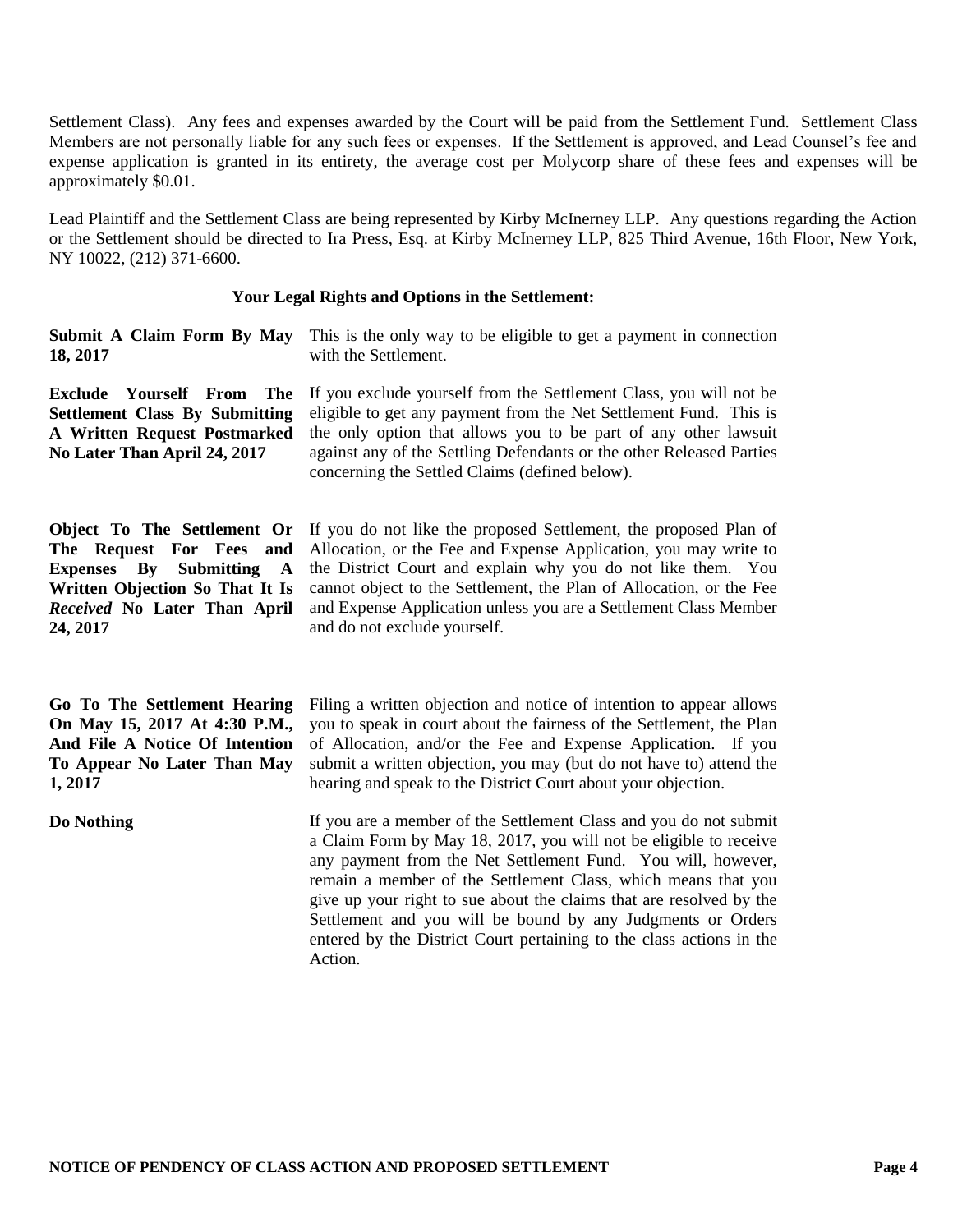# **[END OF COVER PAGE]**

# **II. FREQUENTLY ASKED QUESTIONS CONCERNING THE SETTLEMENT**

# **A. Why Did I Get This Notice?**

This Notice is being sent to you because you, someone in your family, or an investment account for which you serve as a custodian may have purchased or otherwise acquired Molycorp securities during the Class Period. The District Court has directed us to send you this Notice because, as a potential Settlement Class Member, you have a right to know about your options before the Court rules on the proposed Settlement. If the District Court approves the Settlement and the Plan of Allocation (or some other plan of allocation), the Claims Administrator selected by Lead Counsel and approved by the Court will make payments pursuant to the Settlement and the court-approved Plan of Allocation after any objections and appeals are resolved. This Notice is also being sent to inform you of a hearing to be held by the District Court to consider the fairness, reasonableness, and adequacy of the Settlement, the proposed Plan of Allocation, and the Fee and Expense Application.

In a class action lawsuit, the court selects one or more people, known as class representatives, to sue on behalf of all people with similar claims, commonly known as the class or the class members. A class action is a type of lawsuit in which the claims of a number of individuals are resolved together, thus providing the class members with both consistency and efficiency. Once the class is certified, the court must resolve all issues on behalf of the class members, except for any Persons who choose to exclude themselves from the class. The District Court has preliminarily certified this Action to proceed as a class action for settlement purposes only and preliminarily certified the Plaintiff as the representative for the Settlement Class.

This Notice does not express any opinion by the District Court concerning the merits of any claim in the Action. The District Court has to decide whether to approve the Settlement. If the Court approves the Settlement and the Plan of Allocation, payments to Authorized Claimants will be made after any appeals are resolved, and after the completion of all claims processing. Please be patient.

### **B. What Does The Settlement Provide?**

In exchange for the release of the Settled Claims against each of the Settling Defendants and the Released Parties, as well as dismissal of the litigation as against the Settling Defendants, the Settling Defendants have agreed to pay, or cause Molycorp's insurer to pay, the sum of one million, two hundred and fifty thousand United States dollars (\$1,250,000), plus interest earned thereon for the benefit of the Settlement Class. The Settlement Fund less all Taxes, Notice and Administration Costs, and Fee and Expense Award paid out of the Settlement Fund in accordance with applicable orders of the District Court (the "Net Settlement Fund") will be divided among all eligible Settlement Class Members who send in a valid Proof of Claim. The Proof of Claim is described in more detail below in Section F below.

# **C. Am I Included In The Settlement?**

You are included in the Settlement if you purchased or acquired Molycorp securities during the Class Period and were damaged thereby. Excluded from the Class are the Settling Defendants, members of the immediate family of the Settling Defendants, all current and former directors and officers of the Company during the Class Period, and any firm, trust, partnership, corporation, officer, director or other individual or company, entity in which any of the Settling Defendant has a controlling interest or which is related to or affiliated with any of the Defendants, and the legal representatives, heirs, successors-in-interest or assigns of any excluded Person. Also excluded from the Settlement Class are any Persons who exclude themselves by submitting a request for exclusion in accordance with the requirements set forth in this Notice (*see* pages 9 and 10 below).

# **PLEASE NOTE: RECEIPT OF THIS NOTICE DOES NOT MEAN THAT YOU ARE A SETTLEMENT CLASS MEMBER OR THAT YOU WILL BE ENTITLED TO RECEIVE PROCEEDS FROM THE SETTLEMENT. IF YOU ARE A SETTLEMENT CLASS MEMBER AND YOU WISH TO BE ELIGIBLE TO PARTICIPATE IN THE**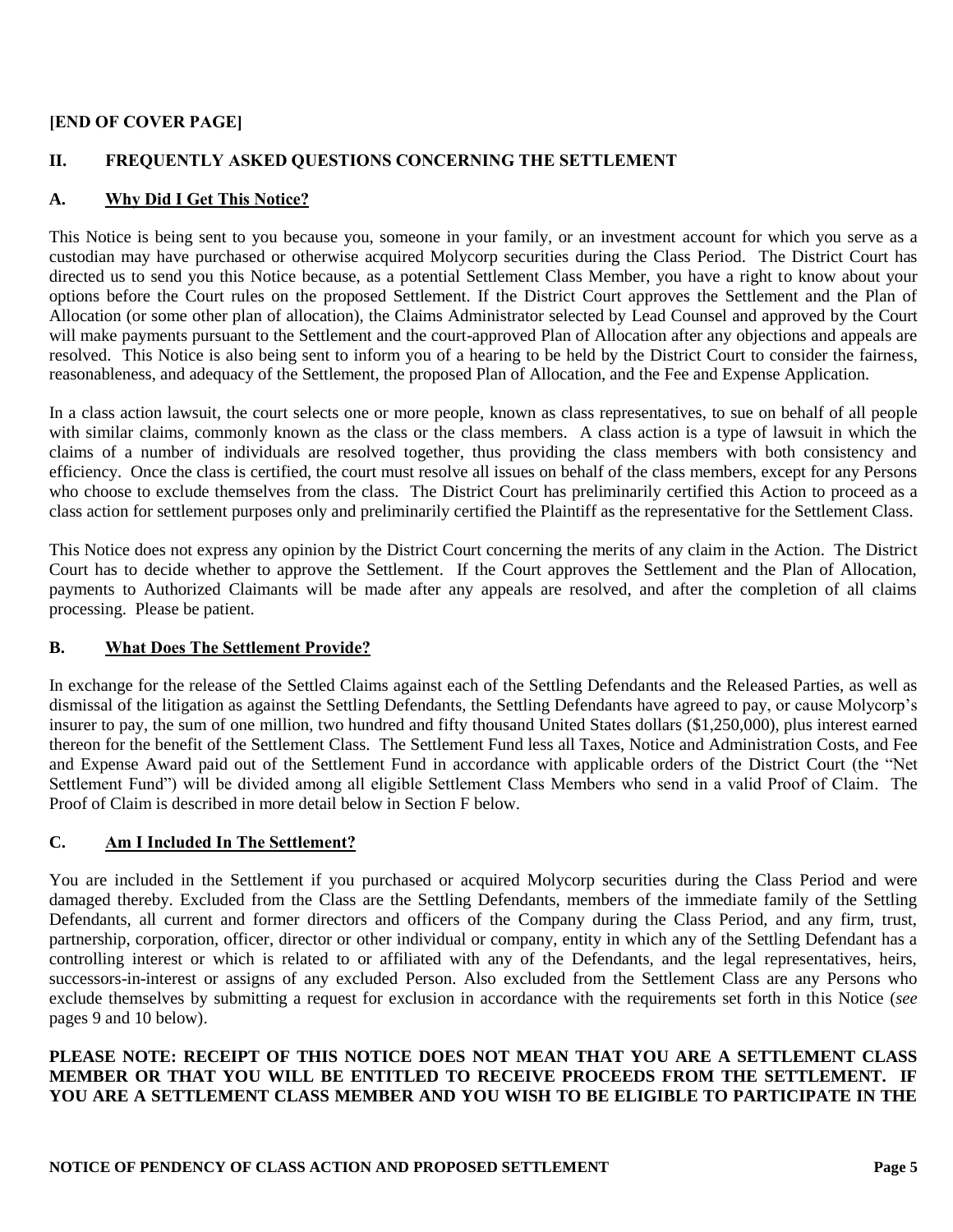# **DISTRIBUTION OF PROCEEDS FROM THE SETTLEMENT, YOU ARE REQUIRED TO SUBMIT THE CLAIM FORM THAT IS BEING DISTRIBUTED WITH THIS NOTICE AND THE REQUIRED SUPPORTING DOCUMENTATION AS SET FORTH THEREIN POSTMARKED NO LATER THAN MAY 18, 2017.**

# **D. What Might Happen If There Were No Settlement?**

If there were no Settlement and Plaintiffs failed to establish any essential legal or factual element of its claims against the Defendants, neither it nor the Settlement Class would recover anything from the Settling Defendants.

### **E. What Is The Legal Effect Of The Settlement On My Rights?**

If you are a member of the Settlement Class, the Settlement will affect you. If the District Court grants final approval of the Settlement, the Action will be dismissed with prejudice and all Settlement Class Members will fully release and discharge the Defendants from all claims (as detailed below) for relief arising out of or based on Plaintiffs' allegations. When a Person "releases" claims, that means that Person cannot sue the defendants for any of the claims covered by the release. If you are a Settlement Class Member and you submit a valid and timely Claim Form, you will receive a payment based upon the distribution formula described below.

# **F. What Will I Receive From The Settlement?**

At this time, it is not possible to make any determination as to how much a Settlement Class Member may receive from the Settlement. Pursuant to the Settlement, the Settling Defendants have agreed to pay, or cause Molycorp's insurer to pay, \$1,250,000 in cash. The settlement amount will be deposited into an interest-bearing escrow account. If the Settlement is approved by the District Court, the Net Settlement Fund will be distributed to Settlement Class Members as set forth in the proposed Plan of Allocation, or such other plan as the District Court may approve.

After approval of the Settlement by the District Court and upon satisfaction of the other conditions to the Settlement, the Net Settlement Fund will be distributed to Authorized Claimants in accordance with the Plan of Allocation approved by the District Court. Under the proposed Plan of Allocation, your share of the Net Settlement Fund will depend on: (1) the dates you acquired or sold your Molycorp securities; (2) the number of Molycorp securities acquired or sold and the price paid or received; (3) the expense of administering the claims process; (4) any attorneys' fees and expenses awarded by the Court; (5) interest income received and taxes paid by the Settlement Fund; (6) the number of eligible Molycorp securities acquired by other Settlement Class Members who submit timely and valid Proof of Claim Forms; and (7) the Recognized Losses of all other Authorized Claimants computed in accordance with the Plan of Allocation set out on pages 7-9 below.

You can calculate your Recognized Loss in accordance with the formula set forth below in the proposed Plan of Allocation. In the event the aggregate Recognized Losses of all timely and validly submitted Proof of Claim Forms exceed the Net Settlement Fund, your share of the Net Settlement Fund will be proportionally less than your calculated Recognized Loss. It is unlikely that you will get a payment for all of your Recognized Loss. After all Settlement Class Members have sent in their Proof of Claim Forms, the payment you get will be that proportion of the Net Settlement Fund equal to your Recognized Loss divided by the total Recognized Losses of all Settlement Class Members who submit timely and valid Proof of Claim Forms (the "*Pro Rata* Share"). *See* the Plan of Allocation on pages 7-9 for more information on your Recognized Loss.

The Net Settlement Fund will not be distributed until the District Court has approved a plan of allocation, and the time for any petition for rehearing, appeal, or review, whether by certiorari or otherwise, has expired.

Neither the Settling Defendants nor any other Person that paid any portion of the Settlement Amount is entitled to get back any portion of the Net Settlement Fund once the District Court's Final Approval Order and Judgment approving the Settlement becomes final. The Settling Defendants will not have any liability, obligation, or responsibility for the administration of the Settlement or disbursement of the Net Settlement Fund or the Plan of Allocation.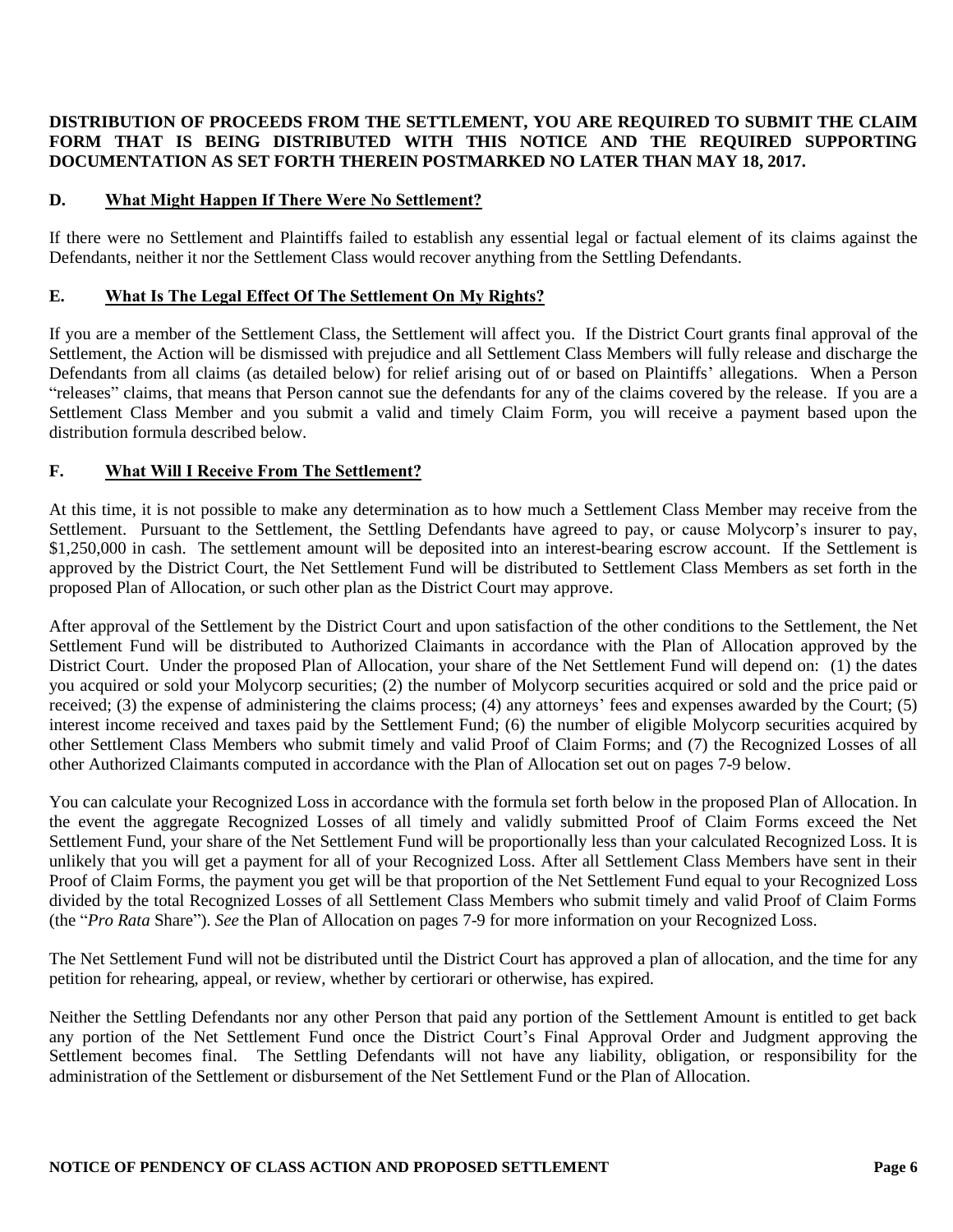Approval of the Settlement is independent from approval of the Plan of Allocation. Any determination with respect to the Plan of Allocation will not affect the Settlement, if approved.

Each Person wishing to participate in the distribution must timely submit a valid Claim Form establishing membership in the Settlement Class, and including all required documentation, postmarked on or before May 18, 2017, to the address set forth in the Claim Form that accompanies this Notice.

Unless the District Court otherwise orders, any Settlement Class Member who fails to submit a Claim Form postmarked on or before May 18, 2017, shall be fully and forever barred from receiving payments pursuant to the Settlement, but will in all other respects remain a Settlement Class Member and be subject to the provisions of the Stipulation and Settlement that is approved, including the terms of any judgment entered and releases given.

The District Court has reserved jurisdiction to allow, disallow, or adjust the Claim of any Settlement Class Member on equitable grounds.

Each Claimant shall be deemed to have submitted to the jurisdiction of the District Court with respect to his, her, or its Claim Form. Upon request of the Claims Administrator, each Person that submits a Claim Form shall subject his, her, or its Claim to investigation as to his, her, or its status as a Claimant and the allowable amount of his, her, or its Claim.

Persons that are excluded from the Settlement Class by definition or that exclude themselves from the Settlement Class will not be eligible to receive a distribution from the Net Settlement Fund and should not submit a Claim Form.

#### **Proposed Plan Of Allocation**

The Net Settlement Fund will be distributed to Settlement Class Members who submit valid, timely Claim Forms. If you have a net loss on all transactions in Molycorp securities during the Class Period, you will be paid the percentage of the Net Settlement Fund that your Recognized Loss bears to the total of the Recognized Losses of all Authorized Claimants. Payment in this manner shall be deemed conclusive against all Authorized Claimants. The calculation of Claims below is not an estimate of the amount you will receive. It is a formula for allocating the Net Settlement Fund among all Authorized Claimants.

Each Authorized Claimant's Recognized Loss will be calculated as follows:

- A. For shares of Molycorp common stock purchased or otherwise acquired from February 21, 2012 through November 1,  $2012:$ 
	- (1) For each share sold before November 2, 2012, the Recognized Loss shall be zero.
	- (2) For each share sold during the period from November 2, 2012 through November 8, 2012, the Recognized Loss shall be the lesser of: (a) \$0.71 per share; (b) the difference between the purchase price and \$9.83 per share; or (c) the difference between the purchase price and the sale price.
	- (3) For each share sold during the period from November 9, 2012 through January 9, 2013, the Recognized Loss shall be the lesser of: (a) \$1.89 per share; (b) the difference between the purchase price and \$7.50 per share; or (c) the difference between the purchase price and the sale price.
	- (4) For each share sold during the period from January 10, 2013 through October 14, 2013, the Recognized Loss shall be the lesser of: (a) \$2.45 per share; (b) the difference between the purchase price and \$8.34 per share, or (c) the difference between the purchase price and the sale price.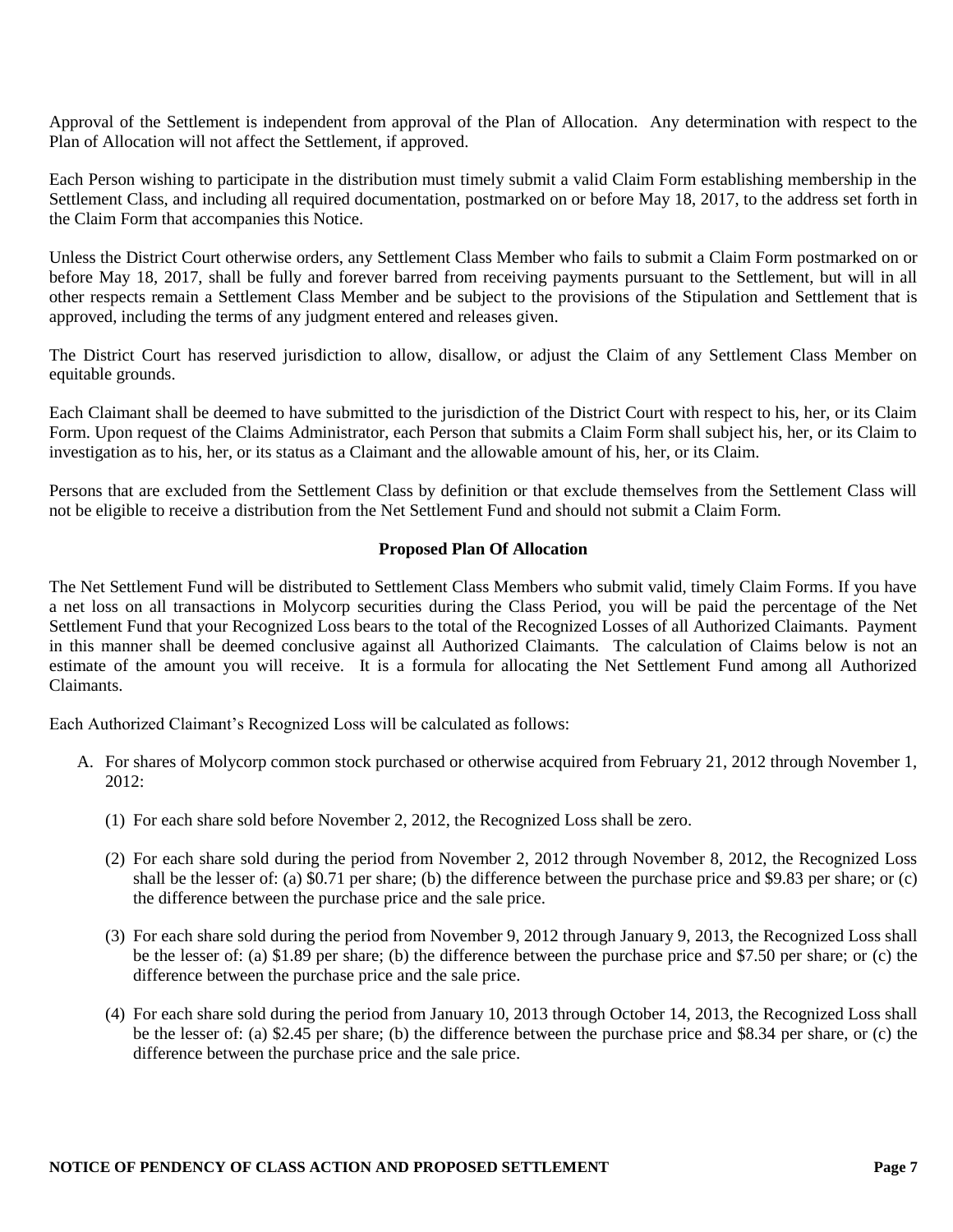- (5) For each share not sold prior to October 15, 2013, the Recognized Loss shall be the lesser of: (a) \$3.97 per share; (b) the difference between the purchase price and \$5.58 per share; or (c) the difference between the purchase price and the sale price.
- B. For shares of Molycorp common stock purchased or otherwise acquired from November 2, 2012 through November 8, 2012:
	- (1) For each share sold before November 9, 2012, the Recognized Loss shall be zero.
	- (2) For each share sold during the period from November 9, 2012 through January 9, 2013, the Recognized Loss shall be the lesser of: (a) \$1.18 per share; (b) the difference between the purchase price and \$7.50 per share; or (c) the difference between the purchase price and the sale price.
	- (3) For each share sold during the period from January 10, 2013 through October 14, 2013, the Recognized Loss shall be the lesser of: (a) \$2.45 per share; (b) the difference between the purchase price and \$8.34 per share; or (c) the difference between the purchase price and the sale price.
	- (4) For each share not sold prior to October 15, 2013, the Recognized Loss shall be the lesser of: (a) \$3.97 per share; (b) the difference between the purchase price and \$5.58 per share; or (c) the difference between the purchase price and the sale price.
- C. For shares of Molycorp common stock purchased or otherwise acquired from November 9, 2012 through January 9,  $2013$ 
	- (1) For each share sold before January 10, 2013, the Recognized Loss shall be zero.
	- (2) For each share sold during the period from January 10, 2013 through October 14, 2013, the Recognized Loss shall be the lesser of: (a) \$2.45 per share; (b) the difference between the purchase price and \$8.34 per share; or (c) the difference between the purchase price and sale price.
	- (3) For each share not sold prior to October 15, 2013, the Recognized Loss shall be the lesser of: (a) \$3.97 per share; (b) the difference between the purchase price and \$5.58 per share; or (c) the difference between the purchase price and the sale price.
- D. For shares of Molycorp common stock purchased or otherwise acquired from January 10, 2013 through October 14, 2013:
	- (1) For each share sold before October 15, 2013, the Recognized Loss shall be zero.
	- (2) For each share not sold prior to October 15, 2013, the Recognized Loss shall be the lesser of: (a) \$1.52 per share; (b) the difference between the purchase price and \$5.58 per share; or (c) the difference between the purchase price and the sale price.
- E. For shares of Molycorp common stock purchased or otherwise acquired on October 15, 2013, the Recognized Loss shall be the difference between the purchase price and \$5.58 per share.

To the extent an Authorized Claimant had an aggregate gain from his, her or its transactions in Molycorp common stock during the Class Period, the value of his, her or its total Recognized Loss will be zero. To the extent that an Authorized Claimant suffered an overall loss on his, her or its transactions in Molycorp common stock during the Class Period, but the loss was less than the Recognized Loss calculated above, then the Recognized Loss shall be limited to the amount of the actual loss. Purchases that were made in order to cover short sales are ineligible and will not be included in the Recognized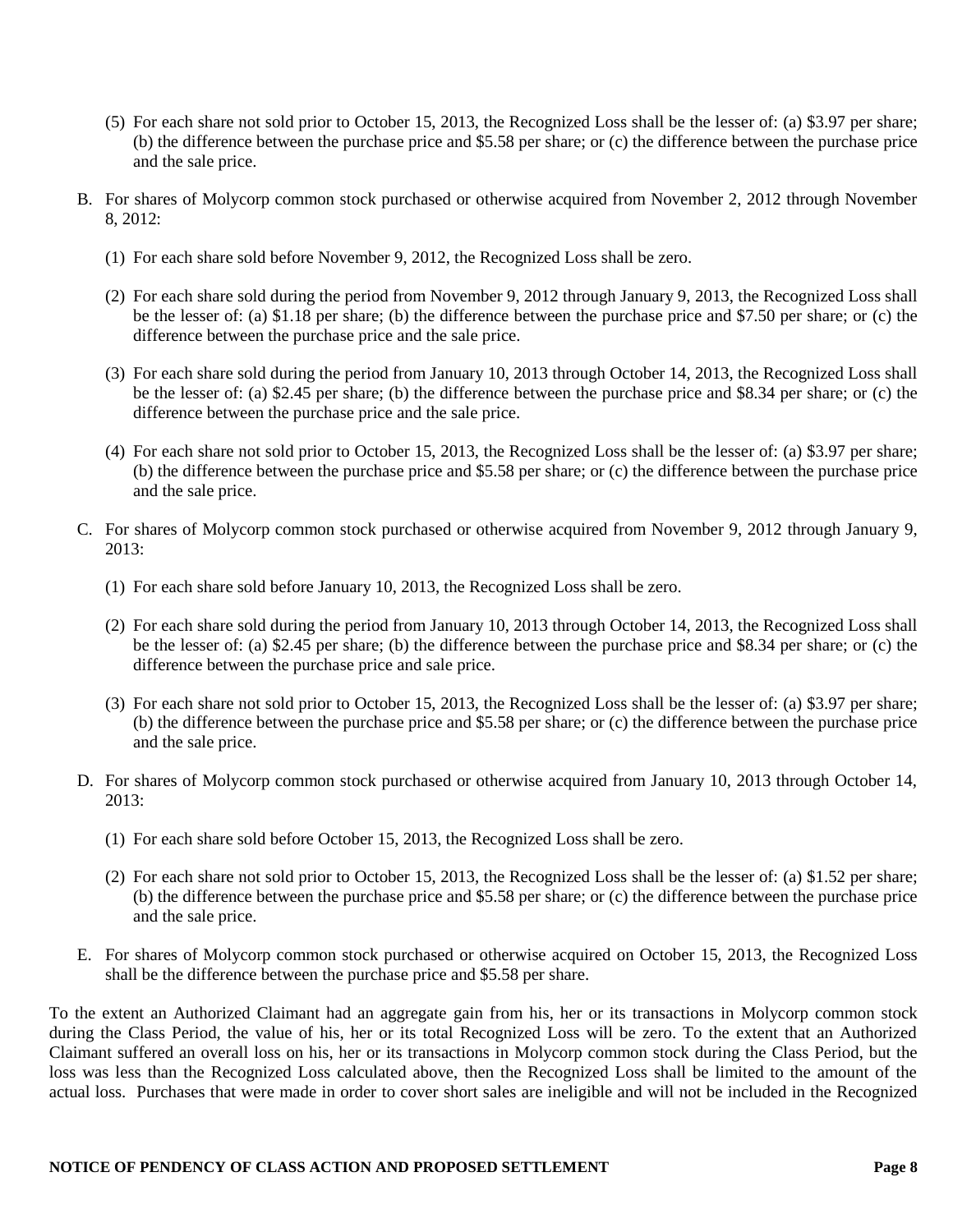Loss calculation; however, any aggregate gains with respect to short sales shall be offset against Recognized Loss on other transactions. All purchases/acquisitions and sales of Molycorp shares in the Class Period shall be matched on a Last-In-First-Out ("LIFO") basis; sales during the Class Period and the 90 days thereafter will be matched first against the most recent Molycorp shares purchased during that period that have not already been matched to sales, and then against prior purchases/acquisitions in backward chronological order, until the beginning of the Class Period.

The date of purchase or sale is the "contract" or "trade" date as distinguished from the "settlement" or "payment" date. However, for Molycorp securities that were put to investors pursuant to put options sold by those investors, the purchase of Molycorp securities shall be deemed to have occurred on the date that the put option was sold, rather than the date on which the Molycorp securities were subsequently put to the investor pursuant to that option. The proceeds of any put option sales shall be offset against any losses from Molycorp securities that were purchased as a result of the exercise of the put option. Additionally, Molycorp securities acquired during the Class Period through the exercise of a call option shall be treated as a purchase on the date of exercise for the exercise price plus the cost of the call option, and any Claim arising from such transaction shall be computed as provided for other purchases of Molycorp securities as set forth herein.

The receipt or grant by gift, devise or inheritance of Molycorp securities during the Class Period shall not be deemed to be a purchase of Molycorp securities for the calculation of an Authorized Claimant's Recognized Loss if the Person from which the Molycorp securities were received did not themselves acquire the securities during the Class Period, nor shall it be deemed an assignment of any claim relating to the purchase of such Molycorp securities unless specifically provided in the instrument or gift or assignment.

An Authorized Claimant will be eligible to receive a distribution from the Net Settlement Fund only if the Authorized Claimant had a net loss, after all profits from transactions in Molycorp securities during the Class Period are subtracted from all losses from transactions in Molycorp securities during the Class Period.

If an Authorized Claimant's distribution amount calculates to less than \$10.00, no distribution will be made to that Authorized Claimant.

Distributions will be made to Authorized Claimants after all Claims have been processed and after the District Court has finally approved the Settlement. If there is any balance remaining in the Net Settlement Fund six months from the date of distribution of the Net Settlement Fund by reason of un-cashed distributions or otherwise, then, after the Claims Administrator has made reasonable efforts to have Authorized Claimants cash their distributions, and it is economically feasible, any balance remaining in the Net Settlement Fund shall be redistributed to Authorized Claimants who have cashed their initial distributions and who would receive at least \$10.00 from such redistribution after the payment of any taxes and unpaid costs or fees incurred in administering the Net Settlement Fund for such redistribution. Lead Counsel shall, if economically feasible, continue to reallocate any further balance remaining in the Net Settlement Fund after the redistribution is completed among Settlement Class members in the same manner and time frame as provided for above. In the event that Lead Counsel determines that further redistribution of any balance remaining (following the initial distribution and redistribution) is no longer economically feasible, thereafter Lead Counsel shall donate the remaining funds, if any, to a non-sectarian, not-forprofit 501(c)(3) organization serving the public interest, to be designated by Lead Counsel and approved by the District Court.

Payment pursuant to the Plan of Allocation, or such other plan as may be approved by the District Court, shall be conclusive against all Authorized Claimants. No Person shall have any claim against Lead Plaintiff, Lead Counsel, Settling Defendants, and their respective counsel or any of the other Released Parties, or the Claims Administrator or other agent designated by Lead Counsel arising from distributions made substantially in accordance with the Stipulation, the Plan of Allocation approved by the District Court, or further orders of the District Court. Lead Plaintiff, Settling Defendants, and their respective counsel, and all other Released Parties shall have no responsibility or liability whatsoever for the investment or distribution of the settlement funds, the Net Settlement Fund, the Plan of Allocation, or the determination, administration, calculation, or payment of any Claim Form or nonperformance of the Claims Administrator, the payment or withholding of taxes owed by the Settlement Fund, or any losses incurred in connection therewith.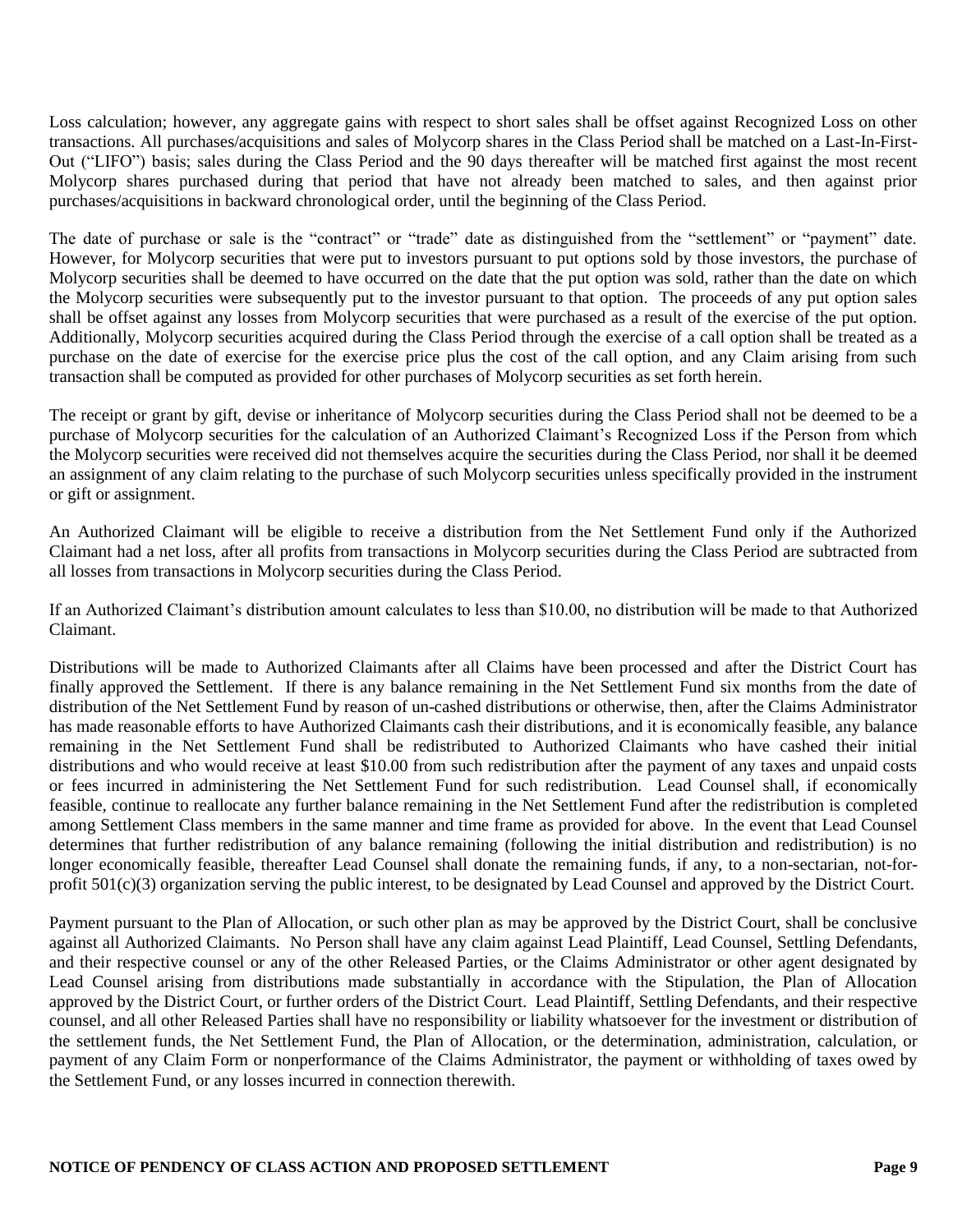The Plan of Allocation set forth herein is the plan that is being proposed by Lead Plaintiff and Lead Counsel to the District Court for approval. The District Court may approve this Plan of Allocation as proposed or it may modify the Plan of Allocation without further notice to the Settlement Class. Any orders regarding a modification of the Plan of Allocation will be posted on the settlement website, www.MolycorpSecuritiesLitigation.com.

# **G. Can I Decide To Opt Out Of This Settlement?**

Yes. If you do not wish to be included in the Settlement Class and you do not wish to participate in the Settlement, you may request to be excluded. To do so, you must submit a written request for exclusion that must be signed by you or your authorized representative and postmarked on or before April 24, 2017. You must set forth: (a) the name, address, and telephone number of the Person requesting exclusion; (b) the amount of Molycorp securities purchased, acquired and/or sold during the Class Period; (c) prices paid or received for such Molycorp securities; (d) the date of each purchase, acquisition or sale transaction; and (e) a statement that the Person wishes to be excluded from the Settlement Class.

The exclusion request should be addressed as follows:

### *In re Molycorp, Inc. Securities Litigation* EXCLUSION REQUEST Claims Administrator c/o Angeion Group 1801 Market Street, Suite 660 Philadelphia, PA 19103

# **NO REQUEST FOR EXCLUSION WILL BE CONSIDERED VALID UNLESS ALL OF THE INFORMATION DESCRIBED ABOVE IS INCLUDED IN ANY SUCH REQUEST AND RECEIVED WITHIN THE TIME STATED ABOVE, OR IS OTHERWISE ACCEPTED BY THE COURT.**

If you timely and validly request exclusion from the Settlement Class, (a) you will be excluded from the Settlement Class, (b) you will not share in the proceeds of the Settlement described herein, (c) you will not be bound by any judgment entered in the case, and (d) you will not be precluded, by reason of your decision to request exclusion from the Settlement Class, from otherwise prosecuting an individual claim, if timely, against the Settling Defendants based on the matters complained of in the litigation. The Settling Defendants may withdraw from and terminate the Settlement if Settlement Class Members who purchased the requisite number of Molycorp securities exclude themselves from the Settlement Class.

### **H. What If A Settlement Class Member Is Deceased?**

The authorized legal representative(s) of a Settlement Class Member may receive a recovery on behalf of the Settlement Class Member.

### **I. What If I Bought Molycorp Securities On Someone Else's Behalf?**

If you purchased or otherwise acquired Molycorp securities during the Class Period for the beneficial interest of a Settlement Class Member, you must either (1) send copies of the Postcard Notice to the beneficial owners of the Molycorp securities within five (5) business days from the receipt of the Postcard Notice, and provide written confirmation to the Claims Administrator of such; or (2) provide the names and addresses of such persons or entities to *In re Molycorp, Inc. Securities Litigation*, c/o Angeion Group, 1801 Market Street, Suite 660, Philapdelphia, PA 19103. If you choose the second option, the Claims Administrator will send a copy of the Postcard Notice to the beneficial owners. Upon full compliance with these directions, such nominees may seek reimbursement of their reasonable expenses actually incurred, by providing the Claims Administrator with proper documentation supporting the out-of-pocket expenses for which reimbursement is sought.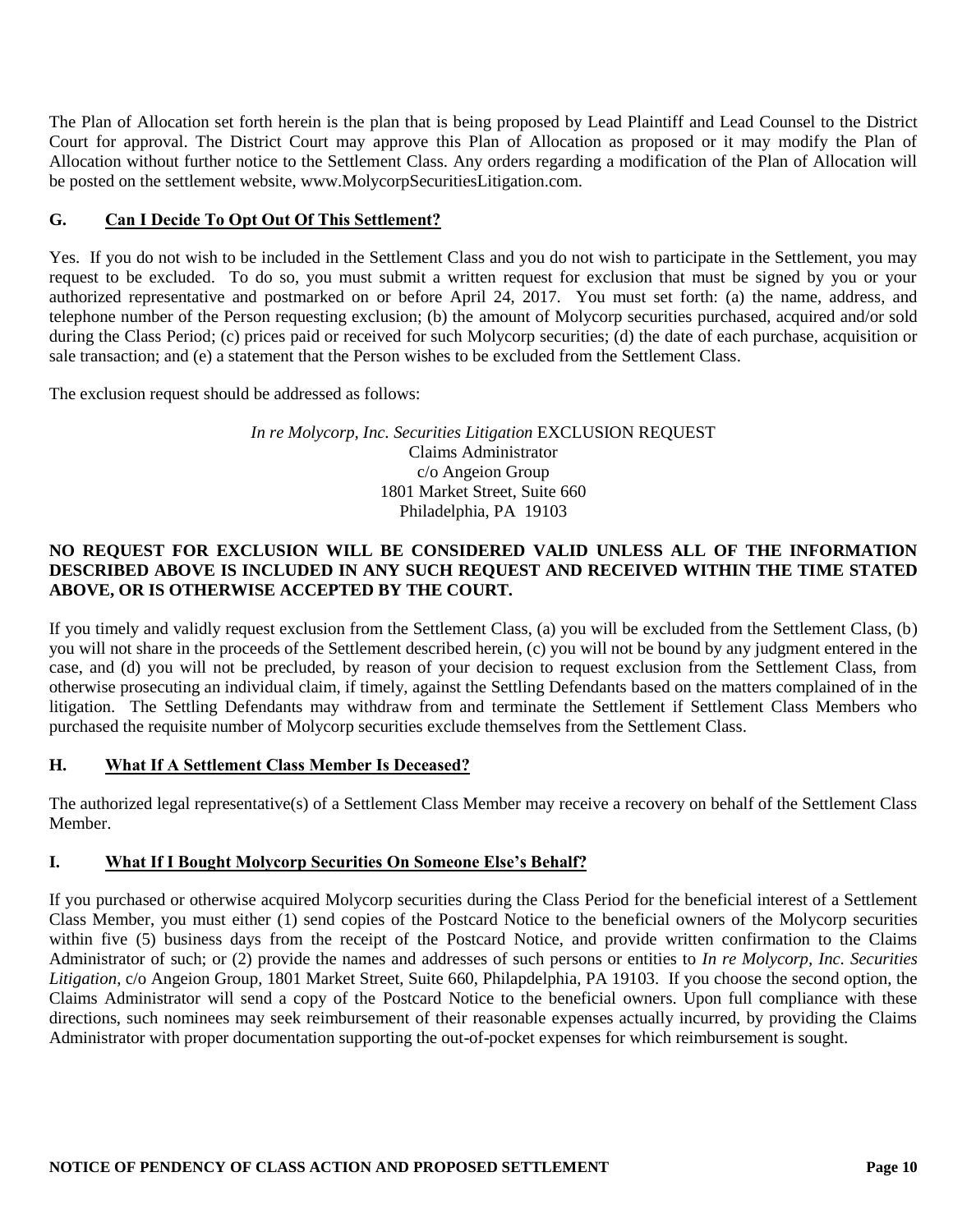Copies of this Notice and the Claim Form can be obtained from the website maintained by the Claims Administrator, www.MolycorpSecuritiesLitigation.com, by calling the Claims Administrator toll-free at (855) 306-1914 or by email at MolyCorp@AdministratorClassAction.com, or from Lead Counsel's website, www.kmllp.com.

# **J. How And What Do I Do To Make Sure The Claims Administrator Has My Correct Address?**

If your address changes from the address to which this Notice was directed, you must notify the Claims Administrator of your new address as soon as possible. Failure to keep the Claims Administrator informed of your address may result in the loss of any monetary award you might be eligible to receive. Please send your new contact information to the Claims Administrator at the address listed below and include your old address, new address, new telephone number, date of birth, and Social Security number. These last two items are required so that the Claims Administrator can verify that the address change is from an actual Settlement Class Member.

### *In re Molycorp, Inc. Securities Litigation* ADDRESS CHANGE Claims Administrator c/o Angeion Group 1801 Market Street, Suite 660 Philadelphia, PA 19103

# **K. What Are Plaintiffs' Counsels' Fees And Costs?**

At the Settlement Hearing, Plaintiff's Counsel will request that the District Court award attorneys' fees of 33% of the Settlement Fund, plus expenses (exclusive of administration costs) not to exceed \$75,000 which were incurred in connection with the litigation of the Action, plus interest thereon, which may include the reasonable costs and expenses incurred by Lead Plaintiff directly related to its representation of the Settlement Class, plus interest on such expenses at the same rate as earned on the Settlement Amount. Whatever amount is approved by the Court as legal fees and expenses will be paid from the Gross Settlement Fund.

To date, Plaintiff's Counsel have not received any payment for their services in conducting this action, nor has counsel been reimbursed for their substantial expenses. The fees requested by Plaintiff's Counsel will compensate Plaintiff's Counsel for their efforts in achieving the Gross Settlement Fund for the benefit of the Settlement Class, and for their risk in undertaking this representation on a wholly-contingent basis. If the amount requested is approved by the Court, the average cost per damaged Molycorp share will be \$0.01.

### **L. How Will the Notice Costs and Expenses Be Paid?**

Lead Counsel are authorized by the Stipulation to pay the Claims Administrator's fees and expenses incurred in connection with giving notice, administering the Settlement, and distributing the Net Settlement Fund to Settlement Class Members.

# **III. PLAINTIFFS AND PLAINTIFFS' COUNSEL SUPPORT THE SETTLEMENT**

Plaintiffs and Plaintiffs' Counsel believe that the claims asserted against the Defendants have merit. Plaintiffs and their Counsel recognize, however, the expense and length of continued proceedings necessary to pursue its claims against these Defendants through trial and appeals, as well as the difficulties in establishing liability and damages at trial. The immediate cash benefits under the Settlement must be considered against the significant risk that a smaller recovery – or indeed no recovery at all in light of the Court's prior order dismissing the Action and the risk that the Court of Appeals would affirm the District Court's dismissal of the Action – might be achieved after a heavily contested appeals process, contested motions, a contested trial (if Plaintiffs prevailed in the Court of Appeals) and likely further appeals, a process that could be expected to last several years into the future.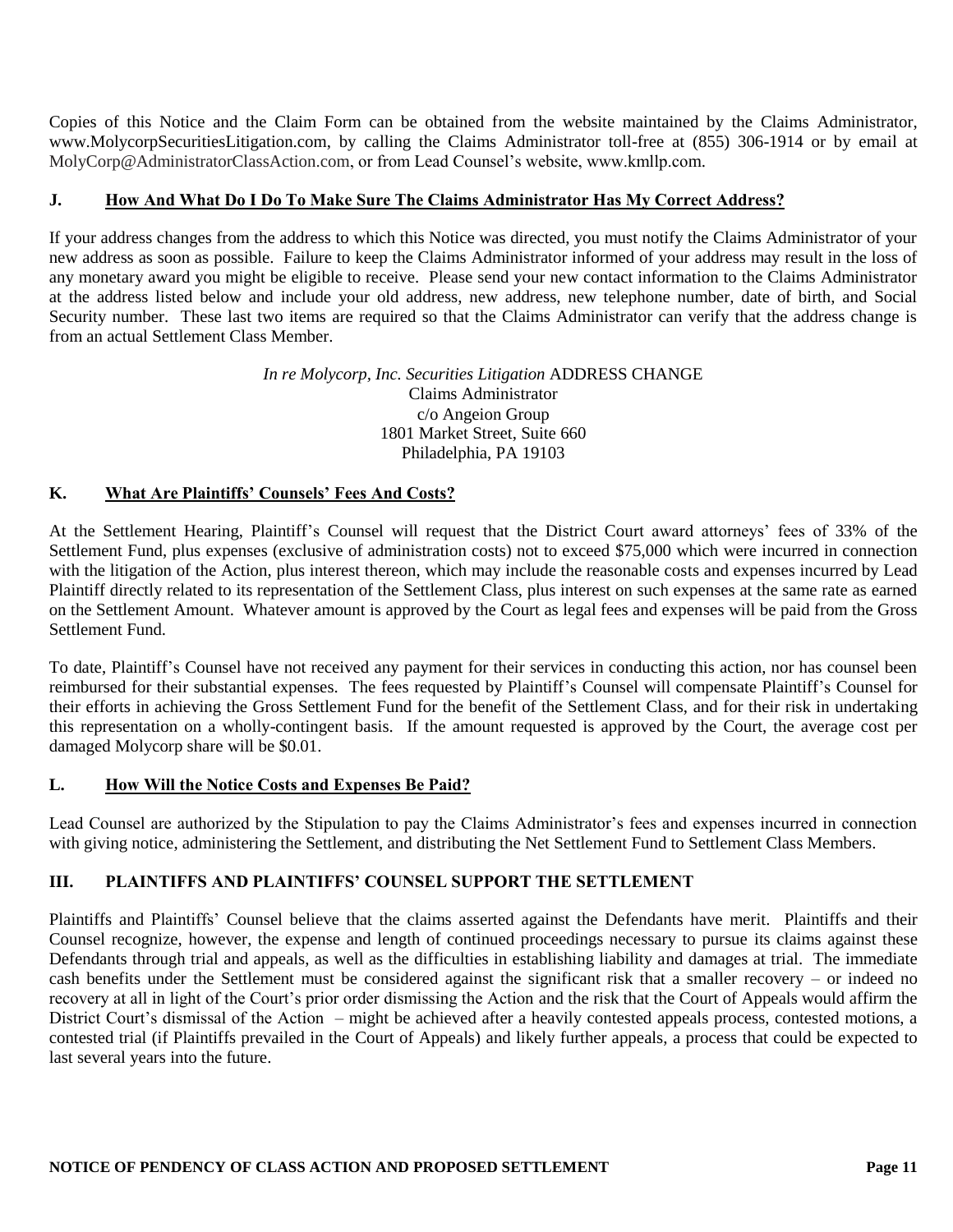In light of the value of the Settlement and the immediacy of a cash recovery to the Settlement Class, Plaintiffs and Plaintiffs' Counsel believe that the proposed Settlement is fair, reasonable, and adequate. Indeed, Plaintiffs and Plaintiffs' Counsel believe that the Settlement achieved is an excellent result and in the best interests of the Settlement Class. The Settlement, which provides an immediate \$1,250,000 in cash (less the various deductions described in this Notice), individually and collectively provides substantial benefits now as compared to the risk that a similar, smaller, or no recoveries would be achieved after a trial and appeals, possibly years in the future.

## **IV. WHAT OPPORTUNITY WILL I HAVE TO GIVE MY OPINION ABOUT THE SETTLEMENT?**

### **A. How Can I Object To The Settlement, Plan of Allocation and Fee and Expense Application?**

Any Settlement Class Member who does not request exclusion may object to the Settlement, the proposed Plan of Allocation, and/or the Fee and Expense Application. Objections must be in writing. You must file any written objection, together with copies of all other papers and briefs supporting the objection, with the Clerk's Office at the United States District Court for the Southern District of New York at the address set forth below on or before **April 24, 2017**. Your written objection should include all reasons for the objection, including any legal and evidentiary support you wish to bring to the Court's attention. The objection must also include your name, address, telephone number, and the number of Molycorp securities you purchased and sold during the Class Period, including proof of your purchases and sales of Molycorp securities. You must also serve the papers on designated representative Lead Counsel and Settling Defendants' counsel at the addresses set forth below for their respective counsel so that the papers are *received* **on or before April 24, 2017.**

To be considered, your objection must be filed with the Office of the Clerk's Office no later than **April 24, 2017**, to:

| <b>Clerk's Office</b>                          | <b>Settling Defendants'</b> | <b>Lead Counsel</b>            |
|------------------------------------------------|-----------------------------|--------------------------------|
|                                                | <b>Counsel</b>              |                                |
| Clerk of the Court                             |                             | Ira M. Press, Esq.             |
| <b>United States District Court</b>            | Koji F. Fukumura, Esq.      | <b>Kirby McInerney LLP</b>     |
| Southern District of New York                  | Ryan Blair                  | 825 Third Avenue,              |
| Daniel Patrick Moynihan                        | <b>Cooley LLP</b>           | 16th Floor                     |
| <b>United States Courthouse</b>                | 4401 Eastgate Mall          | New York, NY 10022             |
| 500 Pearl Street                               | San Diego, CA 92121         |                                |
| New York, NY 10007                             |                             | Counsel for Plaintiffs and the |
| Re: In re Molycorp, Inc. Securities Litigation | <b>Counsel for Settling</b> | Class                          |
| Case No. 13 Civ. 5697 (PAC)                    | Defendants Constantine E.   |                                |
|                                                | Karayannopoulos, Mark A.    |                                |
|                                                | Smith, Michael F. Doolan,   |                                |
|                                                | John L. Burba, and John F.  |                                |
|                                                | Ashburn                     |                                |
|                                                |                             |                                |

You may file a written objection without having to appear at the Settlement Hearing. You may not, however, appear at the Settlement Hearing to present your objection unless you first filed and served a written objection in accordance with the procedures described above, unless the Court orders otherwise.

If you file an objection to the Settlement, Plan of Allocation, and/or the Fee and Expense Application you also have a right to appear at the Settlement Hearing either in person or through counsel hired by you at your own expense. You are not required, however, to hire an attorney to represent you in making written objections or in appearing at the Settlement Hearing. If you wish to be heard orally at the hearing in opposition to the approval of the Settlement, the Plan of Allocation, or the Fee and Expense Application, and if you file and serve a timely written objection as described above, you must also file a notice of appearance with the Clerk's Office and serve it on the Claims Administrator at the address set forth above. Persons who intend to object and desire to present evidence at the Settlement Hearing must include in their written objection or notice of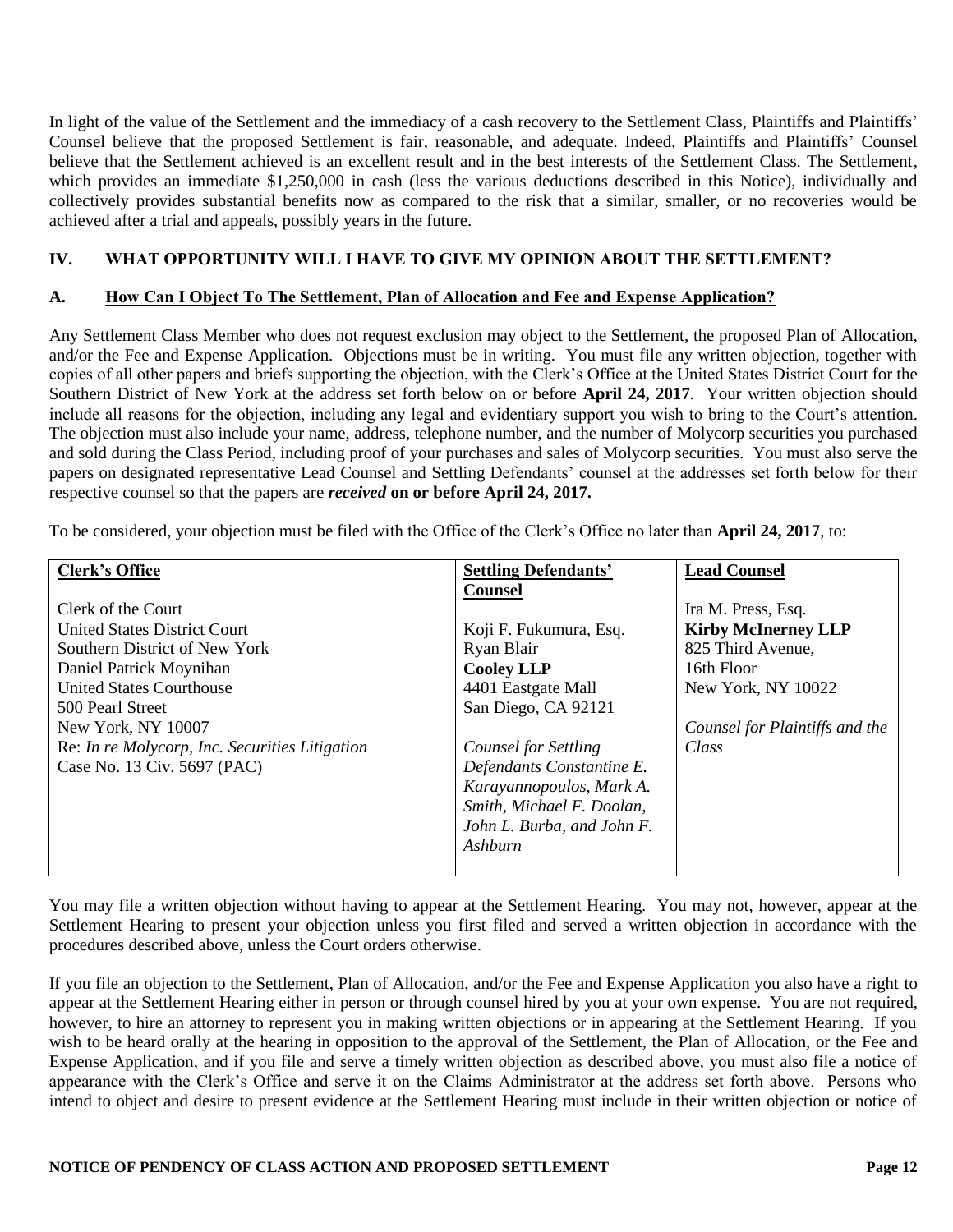appearance the identity of any witnesses they may call to testify and exhibits they intend to introduce into evidence at the hearing.

**Unless the District Court orders otherwise, any Settlement Class Member who does not object in the manner described above will be deemed to have waived any objection and shall be forever foreclosed from making any objection to the proposed Settlement, the proposed Plan of Allocation and the Attorneys' Fee and Expense Application. Settlement Class Members do not need to appear at the Settlement Hearing or take any other action to indicate their approval.** 

# **B. What Rights Am I Giving Up By Remaining In The Class?**

If you remain in the Settlement Class, you will be bound by any orders issued by the District Court. For example, if the District Court approves the Settlement, the District Court will enter the Final Approval Order and Judgment. The Final Approval Order and Judgment will dismiss with prejudice the claims against the Settling Defendants and will provide that, upon the Effective Date of the Settlement, Plaintiffs and each of the other members of the Settlement Class on behalf of themselves, their respective heirs, executors, administrators, predecessors, successors, and assigns, among others, shall be deemed by operation of law to have fully granted and completely discharged, dismissed with prejudice, settled and released, and agreed to be barred by a permanent injunction from the assertion of, Settled Claims against any of the Released Parties and their attorneys.

"Settled Claims" means and includes any and all claims, debts, demands, controversies, obligations, losses, rights or causes of action or liabilities of any kind or nature whatsoever (including, but not limited to, any claims for damages (whether compensatory, special, incidental, consequential, punitive, exemplary or otherwise), injunctive relief, declaratory relief, rescission or rescissionary damages, interest, attorneys' fees, expert or consulting fees, costs, expenses, or any other form of legal or equitable relief whatsoever), whether based on federal, state, local, statutory or common law or any other law, rule or regulation, whether fixed or contingent, accrued or unaccrued, liquidated or unliquidated, at law or in equity, matured or unmatured, whether class or individual in nature, including both known claims and Unknown Claims and including claims asserted or which could have been asserted in this Action, by Plaintiffs or Class Members, and based upon or related in any way to the purchase or other acquisition of Molycorp securities from February 21, 2012 to October 15, 2013. However, claims to enforce the Settlement are not released.

"Released Parties" means the Settling Defendants and each of any Settling Defendant's past or present partners, insurers, coinsurers, re-insurers, attorneys, advisors, accountants, auditors, personal or legal representatives, successors-in-interest, joint ventures, assigns, spouses, estates, executors, administrators, heirs, related or affiliated entities, any entity in which any Settling Defendant has or had a controlling interest, any member of any Settling Defendant's immediate family, or any trust of which any Settling Defendant is the settlor or which is for the benefit of any member of a Settling Defendant's immediate family, as well as Molycorp, and its current or former directors, officers, members, administrators, agents, insurers, beneficiaries, trustees, employee benefit plans, representatives, servants, employees, attorneys, parents, subsidiaries, affiliates, divisions, branches, units, shareholders, investors, contractors, successors, joint venturers, predecessors, related entities, and assigns, and all other individuals and entities acting on their behalf. All Released Parties (other than the Settling Defendants) are intended third-party beneficiaries of this Stipulation.

"Unknown Claims" means and includes any and all claims that Plaintiffs or any Class Member does not know or suspect to exist in his, her or its favor at the time of the release of the Released Parties which, if known by him, her or it, might have affected his, her or its settlement with and release of the Released Parties, or might have affected his, her or its decision to object or not to object to this Settlement. Plaintiffs, Class Members, and each of them may hereafter discover facts in addition to or different from those which he, she or it now knows or believes to be true with respect to the subject matter of the Settled Claims. The Settling Parties expressly acknowledge, and the Class Members shall be deemed to have, and by operation of the Judgment shall have acknowledged, that the waiver and release of Unknown Claims constituting Settled Claims, including a waiver of any rights under California Civil Code section 1542 and other similar applicable state statutes, was separately bargained for and a material element of the Settlement.